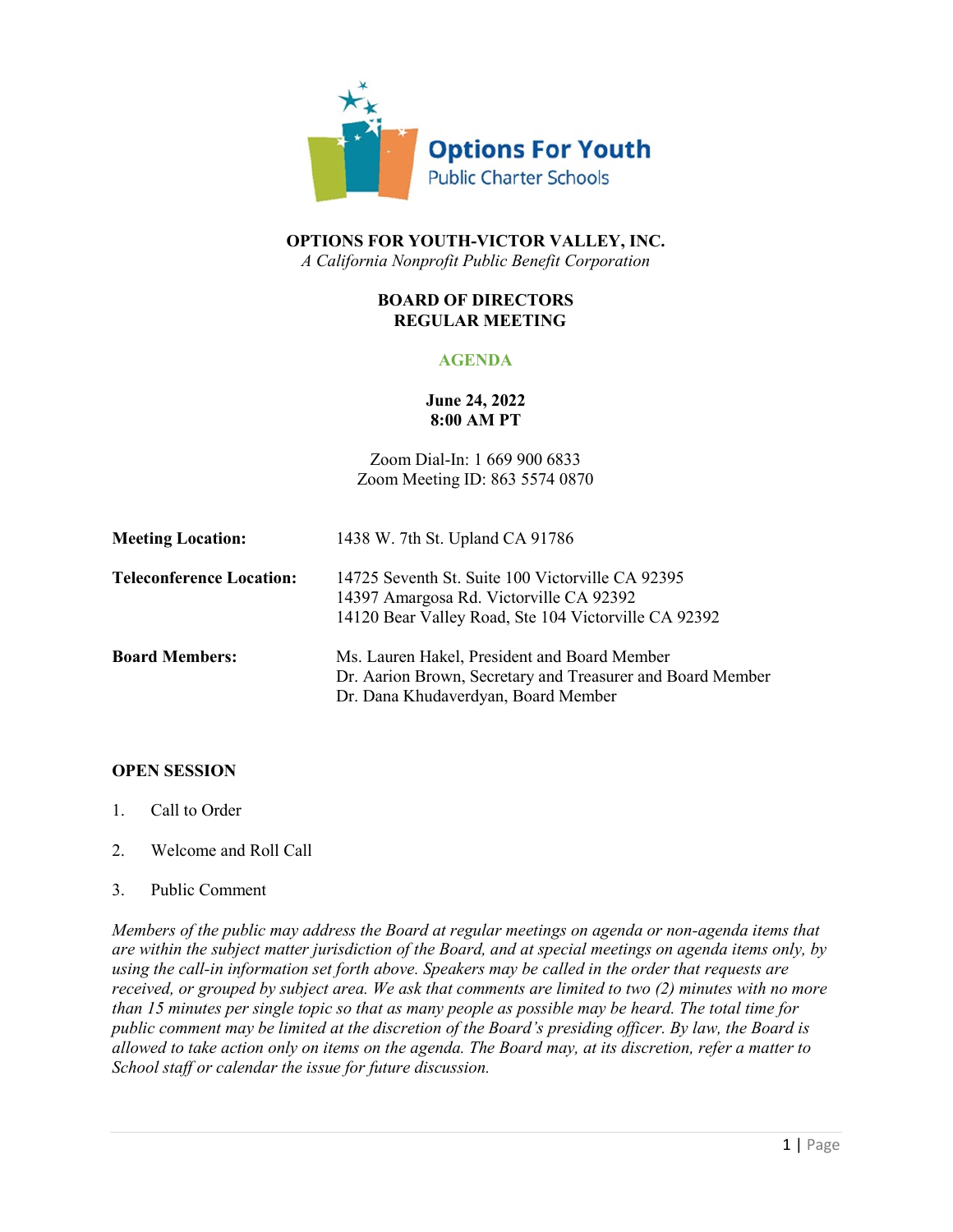4. Announcement for Reason for Closed Session.

### **CLOSED SESSION**

5. CONFERENCE WITH LABOR NEGOTIATORS (Gov. Code section 54957.6.) Unrepresented employee: Principals

### **OPEN SESSION**

- 6. Public Report on Action Taken in Closed Session, if any.
- 7. Items for Information and/or Action

### **A. Approval of OFY-VV Resolution 2122-12**

A.1 OFY-VV Resolution 2122-12 Resolution Finding That the Proclamation State of Emergency Continues to Impact the Ability to Meet Safely in Person and Declaring That the Board of Directors of Options For Youth-Victor Valley, Inc. Will Continue to Meet Remotely in Order to Ensure the Health and Safety of Attendees (Res. 2122- 12)

The Board will review and consider approval of the OFY-VV Resolution 2122-12 Resolution Finding That the Proclamation State of Emergency Continues to Impact the Ability to Meet Safely in Person and Declaring That the Board of Directors of Options For Youth-Victor Valley, Inc. Will Continue to Meet Remotely in Order to Ensure the Health and Safety of Attendees (Res. 2122-12).

# **B. Consent Agenda**

*All items listed under Consent Agenda are considered by the Board to be routine and consistent with approved policies and practices of the Charter School. The Board will be asked to approve all of the Consent Agenda items by a single vote unless requested by a Board member to be discussed and considered for action separately.*

- B.1 OFY-VV Report of Charter Services Agreements
- B.2 OFY-VV Consent Log Including Principal's Time Off Requests, Credit Card Consent Log, and Additional Duties Timecards
- B.3 OFY-VV Revised Title IX Policy and Grievance Procedure for Sexual Harassment & Title IX Website Statement
- B.4 OFY-VV Revised Maintenance, Retention, and Destruction of Student Records Policy
- B.5 OFY-VV Board Meeting Calendar for Fiscal Year 2022-2023

# **C.Information Item(s)**

| C.1 OFY-VV Charter Update                                                     | The Board will receive the OFY-VV Charter Update.                                                        |
|-------------------------------------------------------------------------------|----------------------------------------------------------------------------------------------------------|
| C.2 OFY-VV Update on Action Taken Under<br>the COVID-19 Resolution $(1920-9)$ | The Board will receive the OFY-VV Update on<br>Action Taken Under the COVID-19 Resolution<br>$(1920-9).$ |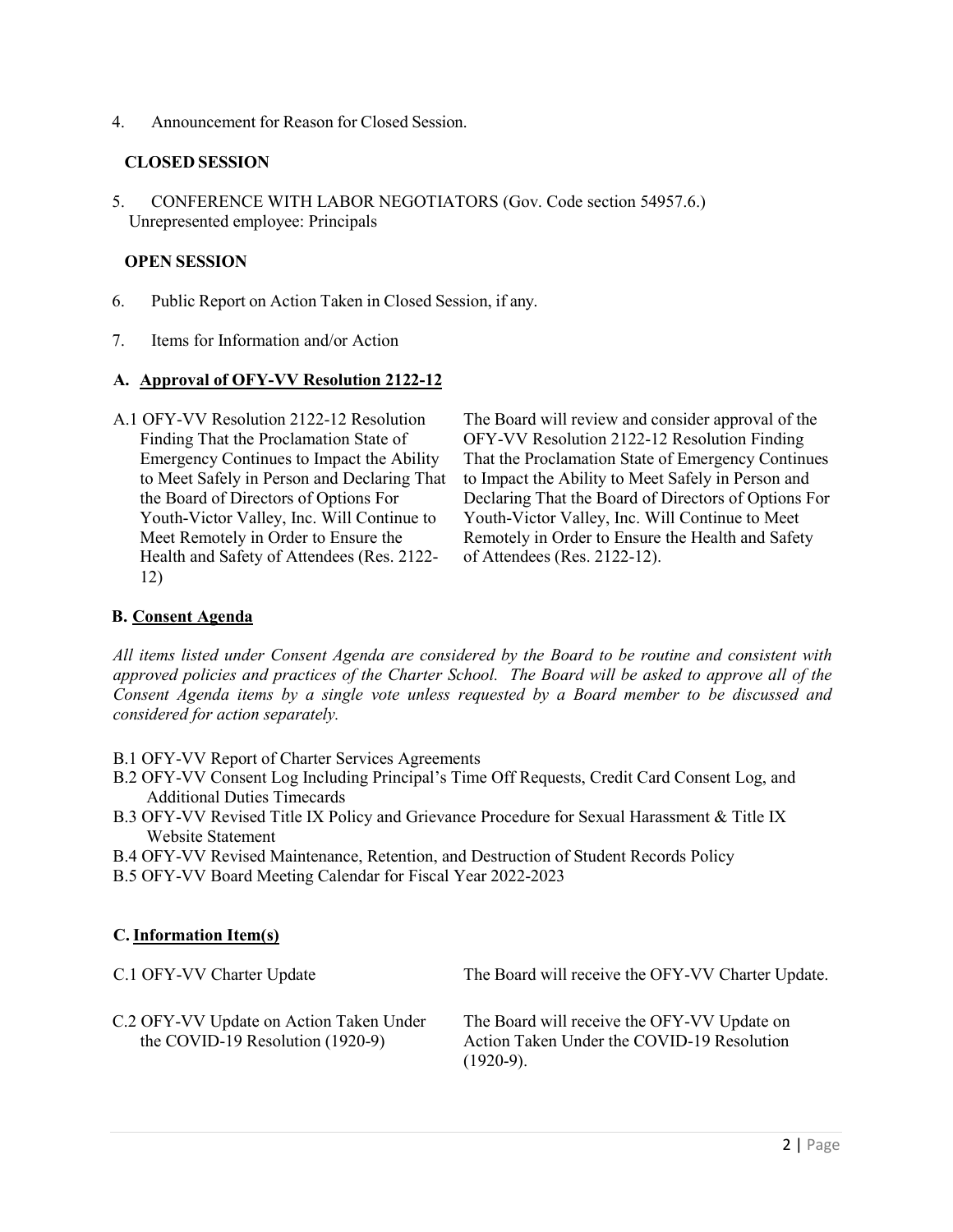- C.5 OFY-VV Compensation Analysis and Market Range Adjustment for Staff for Fiscal Years 2022-2024
- 

C.7 OFY-VV Revised Mutual Agreement to Mediate and Arbitrate.

### **D. Action Item(s)**

- D.1 OFY-VV 2022-2023 Local Control and Accountability Plan (LCAP) and Annual Update
- D.2 OFY-VV IGOE Flexible Spending Account (FSA) and COBRA Administrative Services Agreement Renewal
- D.3 OFY-VV Amended and Restated Charter Management Organization Services Agreement Between Propel, A Charter Management Group, Inc. and Options for Youth-Victor Valley, Inc.
- D.4 OFY-VV Hardware I.T. Services Agreement Between AllTech Enterprises, LLC and Options for Youth-Victor Valley, Inc.
- D.5 OFY-VV Student Information Systems Services Agreement Between Education Dynamics, Inc. and Options for Youth-Victor Valley, Inc.
- D.6 OFY-VV Services Agreement Between 9 Dot Education Solutions, LLC and Options for Youth-Victor Valley, Inc.

C.3 OFY-VV Fall 2022 Local Indicators The Board will receive the OFY-VV Fall 2022 Local Indicators.

C.4 OFY-VV Financial Update The Board will review the OFY-VV Financial Update.

> The Board will review the OFY-VV Compensation Analysis and Market Range Adjustment for Staff for Fiscal Years 2022-2024.

C.6 OFY-VV Employment Offer Letter The Board will review the OFY-VV Employment Offer Letter.

> The Board will review the OFY-VV Revised Mutual Agreement to Mediate and Arbitrate.

The Board will review and consider approval of the OFY-VV 2022-2023 Local Control and Accountability Plan (LCAP) and Annual Update.

The Board will review and consider approval of the OFY-VV IGOE Flexible Spending Account (FSA) and COBRA Administrative Services Agreement Renewal.

The Board will review and consider approval of the OFY-VV Amended and Restated Charter Management Organization Services Agreement Between Propel, A Charter Management Group, Inc. and Options for Youth-Victor Valley, Inc.

The Board will review and consider approval of the OFY-VV Hardware I.T. Services Agreement Between AllTech Enterprises, LLC and Options for Youth-Victor Valley, Inc.

The Board will review and consider approval of the OFY-VV Student Information Systems Services Agreement Between Education Dynamics, Inc. and Options for Youth-Victor Valley, Inc.

The Board will review and consider approval of the OFY-VV Services Agreement Between 9 Dot Education Solutions, LLC and Options for Youth-Victor Valley, Inc.